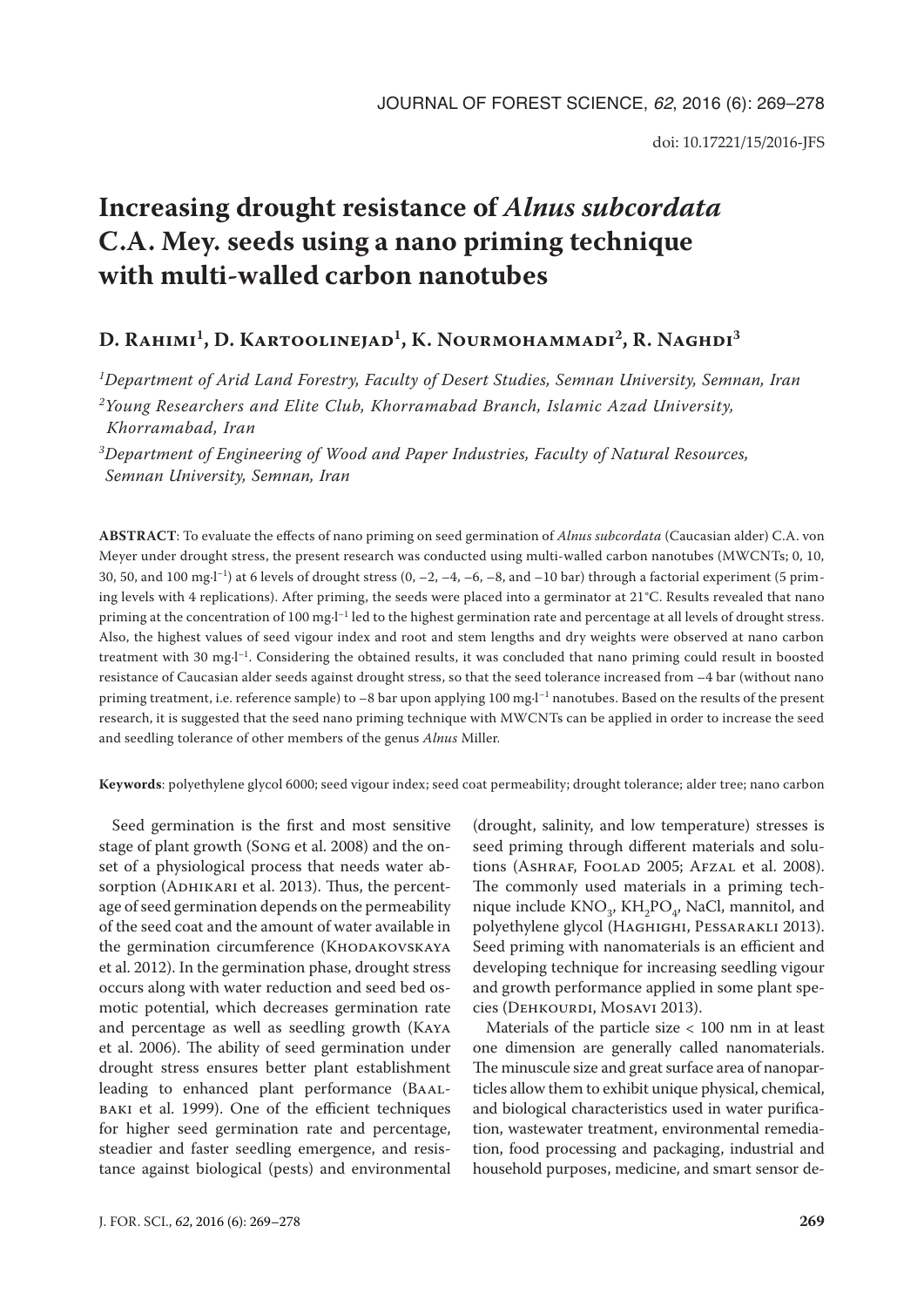velopment, as compared to bulk materials (Monica, CREMONINI 2009; KHOT et al. 2012).

From the literature reviewed, application of nanomaterials is a novel and developing technique in agriculture due to its high potential for improving seed germination and growth, plant protection, pathogen detection, and pesticide/herbicide residue detection (KHOT et al. 2012; SIDDIQUI, AL-WHAIBI 2014). Response of plants to nanoparticles depends on the plant species, their growth stages, and the nature of nanomaterials (Nair et al. 2010).

Amongst all the nanomaterials presently used, carbon nanotubes (CNTs; single- and multi-walled), due to their specific and unique characteristics, have been extensively considered by the researchers of miscellaneous sciences such as biomedicine, biosensors, and tissue engineering. The given materials have recently proved to be of advantage in plant sciences and various fields of agriculture as well (Tripathi et al. 2011; Wang et al. 2012; Chai et al. 2013). However, the positive effect of low dosages of multi-walled carbon nanotubes (MWCNTs) on germination and root growth has also been confirmed for *Raphanus sativus* Linnaeus, *Brassica napus* Linnaeus, *Lolium perenne* Linnaeus, *Cucumis sativus* Linnaeus, and *Zea mays* Linnaeus (Lin, Xing 2007; Larue et al. 2012). Carbon nanotubes can boost water uptake through increasing the number of new pores existing in the seed coat. There is likewise a possibility that CNTs can facilitate water ingress into the cells through both influencing water pathways in the seed coat and regulating their performance (Кноракоvsкауа et al. 2009).

According to the findings reported by SIDDIQUI, AL-WHAIBI (2014), MWCNTs (at 5 to 500  $\mu$ g·ml<sup>-1</sup>) could increase the growth rate of tobacco cells by 55 to 64%. Nevertheless, there exists scanty information on the effects of nanomaterials, in particular CNTs, on plant physiology and growth, which calls for immediate attention (KHODAKOVSKAYA et al. 2012; Haghighi, da Silva 2014).

The genus *Alnus* (Alder) Miller is the only one amongst the six genera of Betulaceae having the potential of nitrogen fixation through symbiosis with soil filamentous bacteria, namely *Frankia* Brunchorst (Benson, Silvester 1993; Chen et al. 1999; Chen, Li 2004).

The genus *Alnus*, along with its members, is always considered as one of the main elements leading to the spread of temperate forests in the northern hemisphere. Alders in general grow well at riverbanks, swamplands, coastal strips, and the areas where the underground water table is high enough to be accessible for the roots (Claessens et al. 2010).

*Alnus subcordata* (Caucasian alder) C.A. von Meyer is among the few tree species of this genus reaching to heights of even above 40 m in climax Hyrcanian forests. The mentioned species is observed in an area ranging from the southern coasts of the Caspian sea (as a pioneer species) to elevations of over 2000 m a.s.l. Caucasian alder is deemed as a highly and commercially valuable species exclusively existing in Hyrcanian forests due to its widespread application in timber and furniture industries. Seed germination of the given species only occurs in areas containing a high water supply. To the best of the authors' knowledge, this is the first documented paper dealing with the role of drought stress in seed germination and seedling growth as well as the threshold of Caucasian alder seed germination under drought stress. Considering that only few researches have been conducted on the effects of MWCNTs on seed germination and plant growth (in particular for valuable forest trees) under drought stress, this research was carried out aimed at evaluating the effect of different dosages of MWCNTs on multi-purpose species of Caucasian alder under laboratory drought stress.

## **MATERIAL AND METHODS**

**Plant material**. The investigation was performed as factorial experiment under a completely randomized design with 4 replications in 2014. The simultaneous effects of two nano priming and drought stress factors were analysed. To evaluate the effect of MW-CNTs on Caucasian alder seed germination under drought stress, the seeds of *A*. *subcordata* were supplied from Koloudeh Seed Research Centre of Forest Trees, Amol, Mazandaran province, Iran. The initial characteristics of the supplied seeds based on ISTA (2009) are presented in Table 1.

Table 1. Initial characteristics of seeds supplied from the Koloudeh Seed Research Centre of Forest Trees, Mazandaran province, Iran

| Seed       | Geographic               | Altitude   | Purity | Moisture       | Weight of 1,000 | Number of pure |
|------------|--------------------------|------------|--------|----------------|-----------------|----------------|
| provenance | coordinates              | (m a.s.l.) | (96)   | content $(\%)$ | seeds $(g)$     | seeds per kg   |
| Kelardasht | 36°28′27″N<br>51°06'23"E | 1.599      |        | 10.9           | 2.03            | 492,492.5      |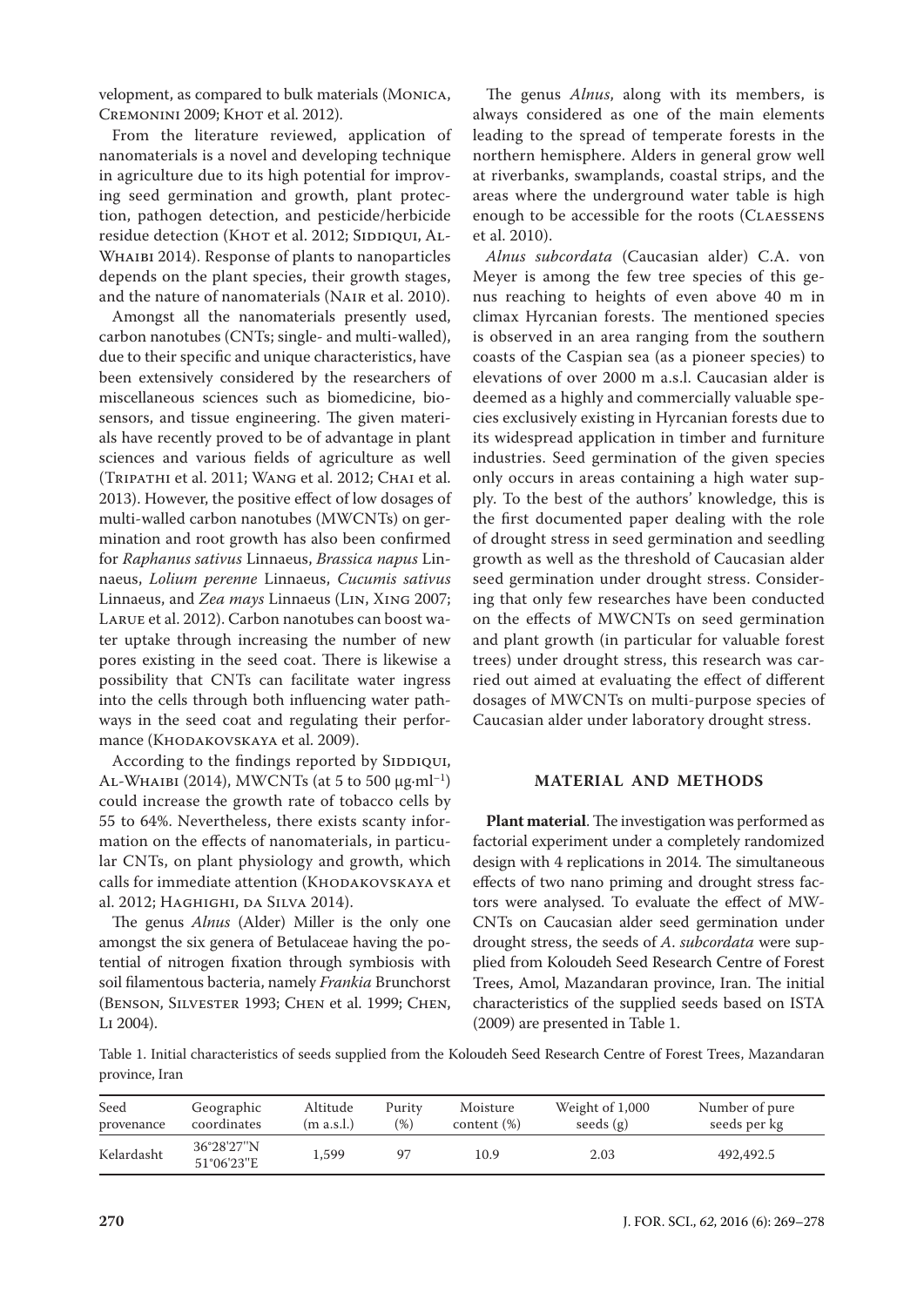Table 2. Properties of used multi-walled carbon nanotubes (MWCNTs)

| Nanostructure           | <b>MWCNTs</b>                                                            |  |  |  |  |  |
|-------------------------|--------------------------------------------------------------------------|--|--|--|--|--|
| Manufacturing method    | chemical vapour deposition                                               |  |  |  |  |  |
| Purity                  | > 98 wt% (carbon nanotubes, from TGA and TEM), > 99 wt% (carbon content) |  |  |  |  |  |
| Outside diameter        | 5–15 nm (from HRTEM, Raman spectroscopy)                                 |  |  |  |  |  |
| Inside diameter         | $3-5$ nm                                                                 |  |  |  |  |  |
| Length                  | $\sim$ 50 µm                                                             |  |  |  |  |  |
| Ash                     | $< 1.5$ wt% (TGA)                                                        |  |  |  |  |  |
| Electrical conductivity | $> 100$ s·cm <sup>-1</sup>                                               |  |  |  |  |  |
| Specific surface area   | $>$ 233 m <sup>2</sup> ·g <sup>-1</sup> (BET method)                     |  |  |  |  |  |
| Tap density             | $0.27$ g·cm <sup>-3</sup>                                                |  |  |  |  |  |
| True density            | $\sim 2.1$ g·cm <sup>-3</sup>                                            |  |  |  |  |  |

TGA – thermogravimetric analysis, TEM – transmission electron microscopy, HRTEM – high-resolution transmission electron microscopy, BET method – Brunauer-Emmett-Teller method

**Preparation of carbon nanotubes**. The multiwalled carbon nanotubes used in this research were supplied from the US Research Nanomaterials Corporation (Houston, Texas, USA). The characteristics of MWCNTs are given in Table 2. A uniform mixture of MWCNTs was prepared after suspending in distilled water, and then sonicating at 40 KHz (100 W) for 30 min. Homogeneous suspensions of MWCNTs at different concentrations of 10, 30, 50, and 100 mg $-l^{-1}$  were prepared.

Fig. 1 also illustrates scanning and transmission electron microscopy images of MWCNTs used in this research.

**Seed treatment with carbon nanotubes**. Caucasian alder seeds were first sterilized with Benomyl fungicide (2 g·l–1; INCOAGRO, Guayaquil, Ecuador) and then rinsed thrice with distilled water. The seeds were immersed (at the above-mentioned concentrations) in CNTs suspensions to be primed and then placed on an orbital shaker for 24 h to prevent from



Fig. 1. Scanning electron microscopy (SEM) and transmission electron microscopy (TEM) image of the used multiwalled carbon nanotubes (MWCNTs)

OD – outside diameter, ID – inside diameter

the suspension precipitation in the course of priming. To neutralize the effect of water uptake by seeds, distilled water was also used in the control treatment  $(0 \text{ mg-l}^{-1} \text{ of CNTs})$ , and the mentioned treatment was stirred along with the other ones. Then, all the primed seeds were rinsed with distilled water for 2 min. Ultimately, the primed seeds were dried at room temperature and in darkness, and when the moisture of the primed seeds reached the level prior to priming, nano priming process was finished (Brancalion et al. 2008).

**Laboratory experiment**. Drought stress levels (0,  $-2$ ,  $-4$ ,  $-6$ ,  $-8$ , and  $-10$  bar) were set using a polyethylene glycol 6000 solution (Merck KGaA, Darmstadt, Germany). MICHEL, KAUFMANN (1973) equation was used to prepare the given solutions (Eq. 1):

$$
\Psi_s = -(1.18 \times 10^{-2})C - (1.18 \times 10^{-4})C^2 + (2.67 \times 10^{-4})CT + (8.39 \times 10^{-7})C^2T
$$
 (1)

where:

- Ψ*<sup>s</sup>* polyethylene glycol 6000 osmotic potential (bar),
- C dosage (g) of polyethylene glycol 6000 in 1 kg distilled water,
- $T -$  solution temperature (°C).

All the treated and untreated seeds were placed into 6 cm2 Petri dishes between two layers of filter paper (25 seeds per treatment with 4 replications). Deionized water was added to each Petri dish as needed. In order to avoid fungal infection in the Petri dishes, Wattman filter papers were replaced every 3 days. 5 ml of the polyethylene glycol solution (at the specified concentration) was added to each Petri dish to set the intended drought stress levels. Then, the Petri dishes were randomly placed into a germinator under constant temperature of 21°C and 65% relative humidity with a photoperiodic regime of 16 h light/8 h dark at fluorescent light of 1,000 lux.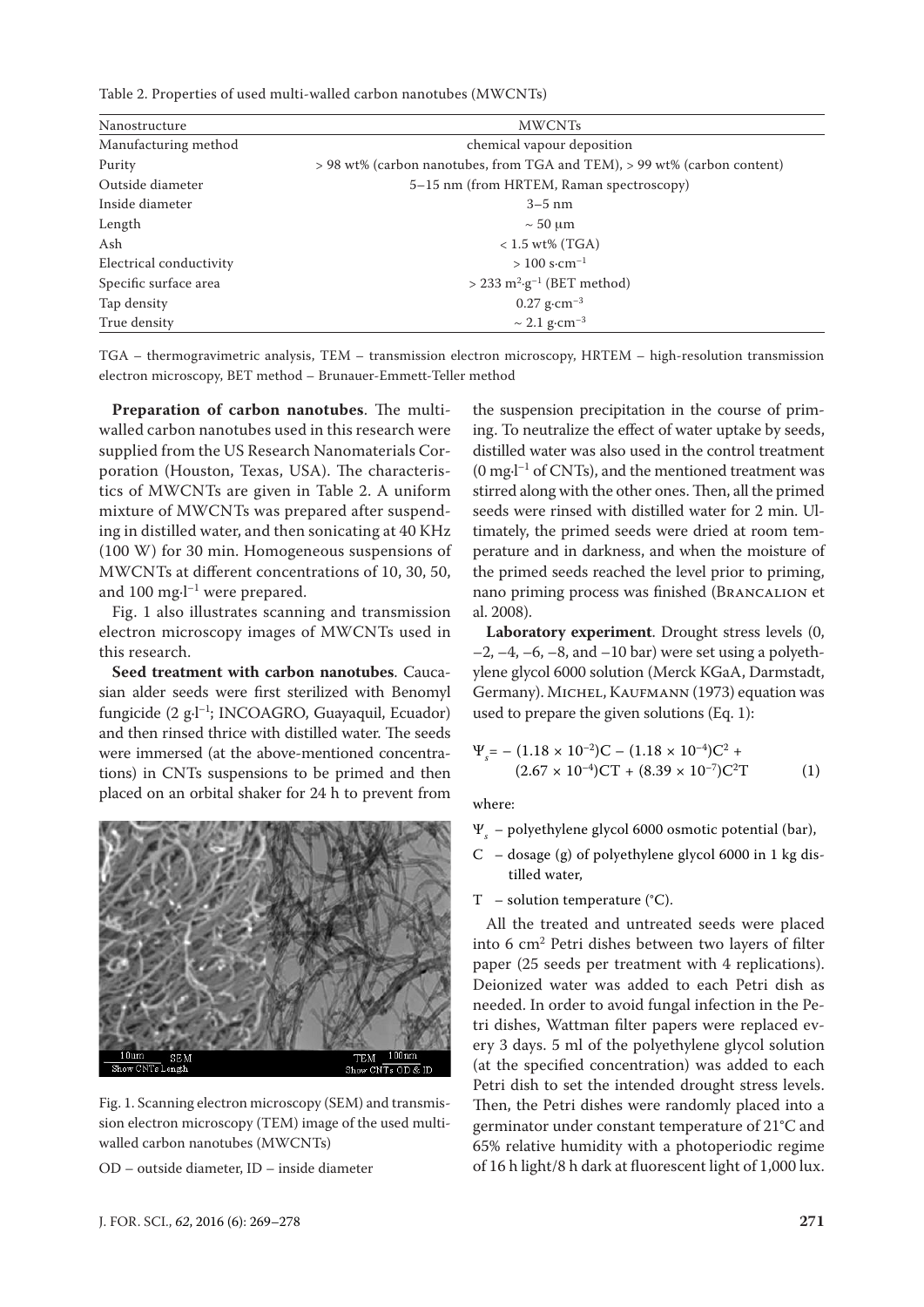Table 3. Calculation methods for the germination characteristics

| Equation                             | Reference              |
|--------------------------------------|------------------------|
| $GP = (n/N) \times 100$              | KUMAR et al. (2016)    |
| $GR = \sum (ni/ti)$                  | KULKARNI et al. (2007) |
| $MGT = \sum (ni \times ti)/\sum n$   | SHARMA et al. (2013)   |
| $SVI = GP \times mean (SI + RI)/100$ | ISTA (2009)            |

GP – germination percentage, *n* – number of germinated seeds per day, *N* – total number of seeds, GR – germination rate, *ni* – number of germinated seeds between scoring intervals, *ti* – number of days since the test was started, MGT – mean germination time, SVI – seed vigour index, Sl – shoot length, Rl – root length

**Measuring germination characteristics**. Counting the number of the germinated seeds began upon observing the first germination and continued until no seed germination was observed in 3 consecutive days. Germination was specified when the emergent radicle reached 2 mm length and monitored daily (BATOOL et al. 2015). Germination traits were calculated using the equations presented in Table 3.

At the end of the experiment, the root and shoot were separated, and their respective lengths were measured, and then placed into an oven (70°C) for 48 h.

**Statistical analysis**. All experiments were carried out using factorial experiments in a completely randomized design (general linear model analysis). Data were tested for normality and homogeneity of variances (Kolmogorov-Smirnov and Levene's tests, respectively) before doing the analysis of variance. Then, comparison of mean differences was conducted by Tukey's HSD test at different levels of probability ( $P \le 0.05$  and 0.01). Spearman's correlation test was also used to establish relationships between germination characteristics. All statistical analyses were conducted using the SPSS software (IBM Corporation, New York, USA).

## **RESULTS**

Germination of the treated seeds started 3 days after the test commencement, but as for the seeds devoid of nano-treatment, the experiment was terminated 21 days after the first germination was observed.

The results of two-way analysis of variance revealed that the effects of drought stress and nano priming were statistically significant on all the studied germination traits (Table 4).

The results of means comparison (Fig. 2) indicated that at all levels of nano priming, and likewise control treatment (0 mg·l<sup>-1</sup> nano carbon), drought stress had a decreasing effect on germination percentage, germination rate, seed vigour index, and root lengths and dry weights. On the other hand, nano priming showed a favourable and significant effect on increasing the seed tolerance to drought stress, so that it enhanced as MWCNTs concentration increased. For instance, the seed resistance against drought stress rose from –4 (without nano priming) to  $-8$  bar (100 mg $l^{-1}$  nano priming) as nano concentration increased from 0 (control) to  $100 \text{ mg-l}^{-1}$ .

#### **Growth performance**

The means comparison of growth parameters including shoot length, root length, and shoot and root dry weights indicated that 30 mg $\cdot$ l<sup>-1</sup> (MWCNTs) and control treatments, respectively, possessed the longest and the shortest roots and shoots at all levels (Fig. 2), and likewise, the maximal and minimal root and shoot dry weights were observed in 30 mg $\cdot$ l<sup>-1</sup> (MWCNTs) and control treatments, respectively, so that 30 mg $\cdot$ l<sup>-1</sup> nano priming (at  $-2$  and  $-4$  bar drought stress levels) increased shoot length by 200%, compared to that of the control.

Table 4. Two-way analysis of variance for the physiological and seed germination traits of *Alnus subcordata* C.A. von Meyer under nano priming and drought stress treatments (presented values are mean square)

| Source of variance            | df | GP            | GR<br>$(\text{seed-day}^{-1})$ | MGT<br>(day) | <b>SVI</b> | Root<br>length<br>(mm) | Shoot<br>length<br>(mm) | weight<br>(mg) | Root dry Stem dry<br>weight<br>(mg) |
|-------------------------------|----|---------------|--------------------------------|--------------|------------|------------------------|-------------------------|----------------|-------------------------------------|
| Nano priming                  | 4  | 1,357.04**    | $5.71**$                       | $35.44**$    | $228.41**$ | 99.89**                | 194.04**                | $2.93**$       | $22.39**$                           |
| Drought                       | 4  | 19,983.04**   | 110.03**                       | 84.40**      | 1,688.24** | 361.21**               | 640.00**                | $9.86**$       | $62.83**$                           |
| Nano priming $\times$ drought | 16 | $28.240^{ns}$ | $0.92**$                       | $50.92**$    | $26.52**$  | $9.83**$               | $20.64**$               | $0.29**$       | $2.49**$                            |
| Error                         | 70 | 52,578        | 0.27                           | 4.00         | 5.29       | 1.80                   | 0.81                    | 0.06           | 0.32                                |
| Total                         | 95 |               |                                |              |            |                        |                         |                |                                     |

GP – germination percentage, GR – germination rate, MGT – mean germination time, SVI – seed vigour index, \*\*statistically significant at 99% confidence interval, ns – not significant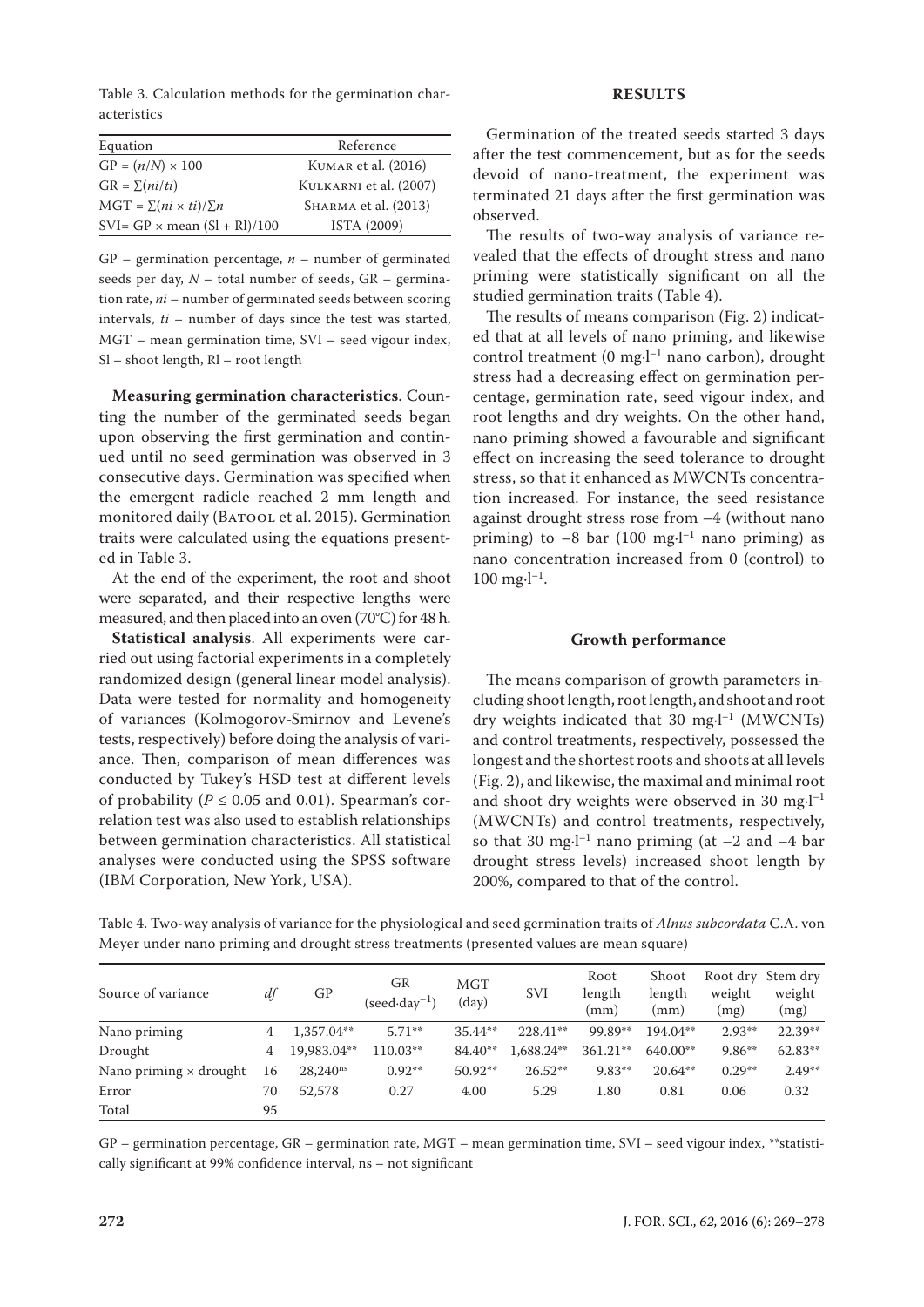

Fig. 2. Effect of nano priming at different concentrations of homogeneous suspensions of multi-walled carbon nanotubes (0, 10, 30, 50, and 100 mg·l–1) on the mean values of *Alnus subcordata* C.A. von Meyer physiological and seed germination traits at varied drought stress levels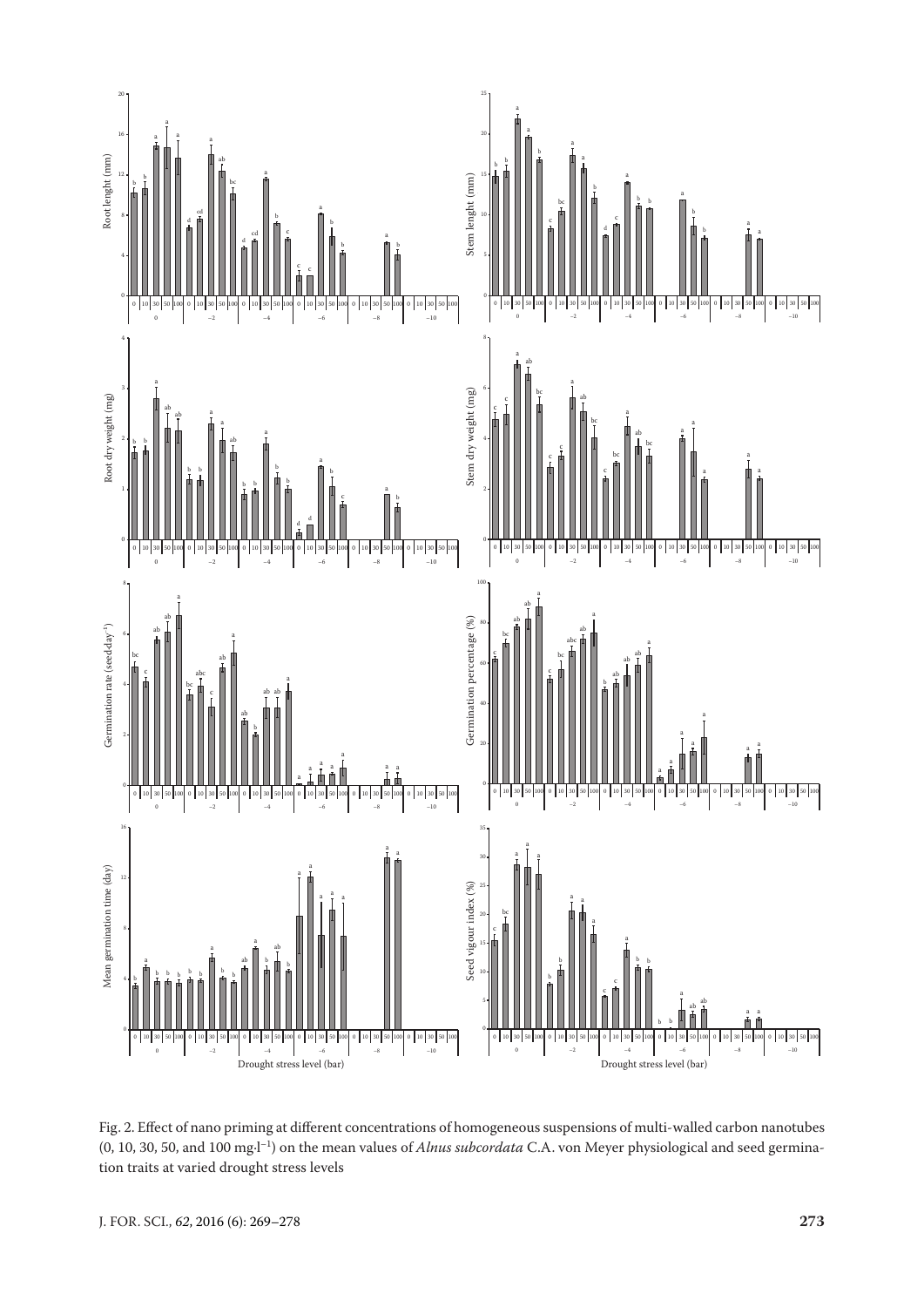## **Seed vigour index**

In terms of the seed vigour index, the highest and the lowest means, at all drought stress levels, pertained to the seeds primed at 30 mg $\cdot$ l<sup>-1</sup> and the control ones, respectively. As 30 mg $\cdot$ l<sup>-1</sup> of MWCNTs was applied, the seed vigour index at  $0, -2, -4$ , and –6 bar increased by 84, 164, 141, and 61% over the control, respectively (Fig. 2).

## **Germination rate**

The germination rate of nano primed seeds was higher than that of the unprimed ones (control) (Fig. 2), so that germination rate increased as nano concentration was added. The highest value of germination rate, at all levels of drought stress, was persistently observed upon nano priming at  $100 \text{ mg-l}^{-1}$ . Furthermore, the efficiency of nano priming on boosting the germination rate was clearly tangible at high levels of drought stress (–6 and –8 bar).

#### **Germination percentage**

At all levels of drought stress, the highest and the lowest germination percentages were found at  $100 \text{ mg-l}^{-1}$  and control treatments, respectively. As  $100 \text{ mg-l}^{-1}$  of MWCNTs was used, the seed germination percentage at  $0, -2, -4$ , and  $-6$  bar improved by 141, 144, 136, and 766%, respectively, compared to that of the control (Fig. 2). At –8 bar, control seeds as well as those nano primed at 10 and 30 mg $\cdot$ l<sup>-1</sup> had no germination, whereas 100 and 50 mg·l–1 dosages of nano priming showed the germination percentages of 15 and 13%, respectively. On the other hand, germination was terminated in the control as well as in the primed seeds (10 and 30 mg $\cdot$ l<sup>-1</sup>) at -8 and

Table 5. Values of correlation coefficients between germination traits

–10 bar levels. Also, germination was observed in the control and primed  $(10 \text{ mg-l}^{-1})$  seeds at the stress level of –6 bar, but no shoot formation was detected.

### **Correlations**

The results of Spearman's correlation coefficients between germination traits (Table 5) revealed that germination percentage, germination rate, and seed vigour index showed a significantly positive correlation. Based on the results of this analysis, there were significantly positive correlations of 0.977 and 0.979 between germination percentage and germination rate, and likewise between germination percentage and seed vigour index, respectively. Also, a high correlation (0.948) was observed between germination rate and seed vigour index.

#### **DISCUSSION**

Nano priming is a novel method aimed at increasing seedling vigour as well as improving germination percentage and seedling growth (DEHKOURDI, Mosavi 2013).

A germination process includes some respective phases, namely physical water absorption, initiation of biochemical processes, and polysaccharide hydrolysis, among which water absorption is known to be the most sensitive. If water absorption is interrupted or conducted slowly, the metabolic activities of seed germination will correspondingly proceed at a slow pace, leading to increased radicle emergence time and reduced germination rate (BRADBEER 1988). The rate of water absorption is dependent on the seed coat permeability and also on the amount of water accessible to the seed (BRADFORD 1995). Unlike animal cells, the

| Root<br>dry<br>weight | Stem<br>dry<br>weight | Root<br>length | Stem<br>length | MGT          | <b>SVI</b>          | GP                  | GR                  | Germination<br>traits |
|-----------------------|-----------------------|----------------|----------------|--------------|---------------------|---------------------|---------------------|-----------------------|
|                       |                       |                |                |              |                     |                     |                     | GR                    |
|                       |                       |                |                |              |                     |                     | $0.977**$           | GP                    |
|                       |                       |                |                |              |                     | $0.979**$           | $0.948**$           | <b>SVI</b>            |
|                       |                       |                |                |              | 0.280 <sup>ns</sup> | 0.226 <sup>ns</sup> | 0.124 <sup>ns</sup> | MGT                   |
|                       |                       |                |                | $0.363^{ns}$ | $0.963**$           | $0.916**$           | $0.878**$           | stem length           |
|                       |                       |                | $0.948**$      | $0.471^{ns}$ | $0.955**$           | $0.900**$           | $0.875**$           | root length           |
|                       | 1                     | $0.985**$      | $0.992**$      | $0.445^{ns}$ | $0.944**$           | $0.895**$           | $0.858**$           | stem dry weight       |
|                       | $0.982**$             | $0.997**$      | $0.981**$      | $0.502^{ns}$ | $0.957**$           | $0.900**$           | $0.867**$           | root dry weight       |

MGT – mean germination time, SVI – seed vigour index, GP – germination percentage, GR – germination rate, \*\*statistically significant at 99% confidence interval, ns – not significant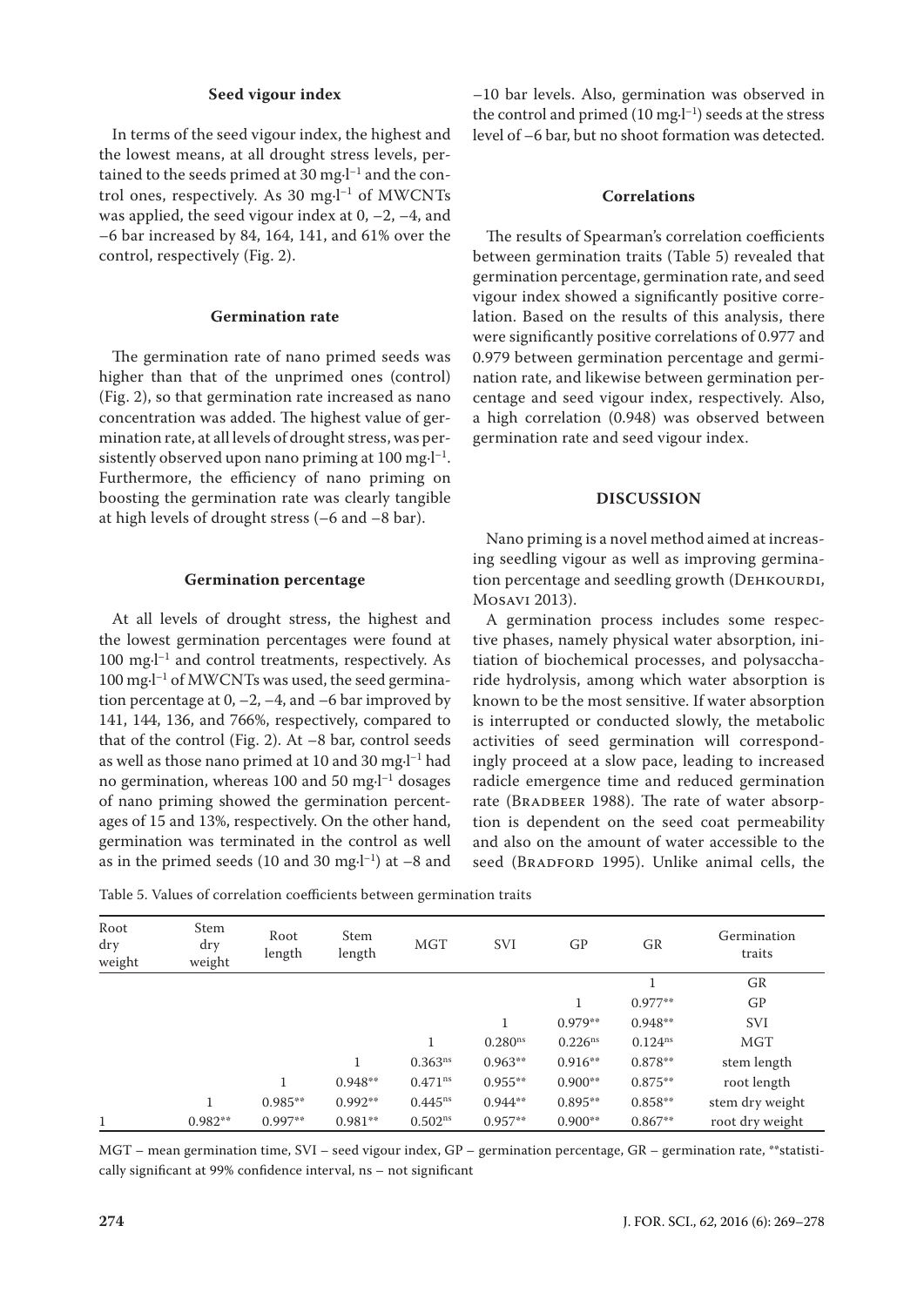ingress of external entities into plant cells is formidable thanks to their cell walls. The potential of nanoparticles to enter plant cells has been recently demonstrated through some researches (Torney et al. 2007). It is demonstrated that nanoparticles are much smaller than the pore diameter of the cell walls. Thus, they can go through the cell walls (Nair et al. 2010), and in turn, lead to facilitated water permeation and gas exchange, thereby improving the germination rate (KHODAKOVSKAYA et al. 2009).

The results obtained from this research confirm the efficiency of MWCNT priming on improving germination traits and increasing the resistance of Caucasian alder seeds against drought stress. As observed in Fig. 2, germination percentage increased as drought stress was reduced. Nevertheless, germination percentage in all the nano primed seeds was higher than that of the control (at all drought stress levels). The highest and the lowest germination percentages at all drought stress levels pertained to nano carbon treatment with 100 mg·l–1 and control sample, respectively, so that at  $100$  mg $\cdot$ l<sup>-1</sup> nano priming, the stress of –6 bar increased germination from 3 (in control sample) to 23% (766%), and the stress of –8 bar from 0 (in control sample) to 15%. Also, the highest germination rate, at all drought stress levels, belonged to nano priming with concentrations of 100, 50, 30, and 10 mg $\cdot$ l<sup>-1</sup>, respectively. In principle, as the concentration of CNTs increased, an upward trend was observed in germination rate and likewise percentage (Fig. 2). To note that at high levels of drought stress (–6 and –8 bar), nano priming had a marked effect on the above-mentioned traits. The potential of CNTs to penetrate into the seed coat was reported by Кноракоvsкауа et al. (2009). They suggested that MWCNTs could improve both growth and germination rates through penetration into the thick seed coat and increase water absorption, thus influencing the biological activities of seeds. The mechanism by which CNTs can maintain the flow of water absorption into the cells is still unknown. Carbon nanotubes can boost water uptake through increasing the number of new pores existing in the seed coat. There also exists a possibility that CNTs can lead to enhanced water permeation into the cells through both influencing water pathways present in the seed coat and regulating their performance (Кноракоvsкауа et al. 2009). HAGHIGHI and DA SILVA (2014) stated that the cylindrical shape of CNTs could facilitate water and gas absorption and ease seedling germination and growth processes. It has also been reported in archival publications that CNTs hold the potential to act as nano-transporters and pass through the cell wall (Samaj et al. 2004; Liu et al. 2009).

One of the reasons behind reduced root and shoot lengths under drought stress is attributed to a decrease in and/or termination of nutritive element transfer from seed storage tissues to embryo. In general, the germinated seeds subjected to drought stress possessed shorter root and shoot lengths (KATERJI et al. 1994).

The highest mean values of root and shoot lengths and dry weights were pertaining to 30 mg $l^{-1}$  nanocarbon treatment at all drought stress levels. The control treatment showed the minimal root and shoot lengths and dry weights. At the stress level of  $-6$  bar, the control and primed seeds (10 mg $\cdot$ l<sup>-1</sup>) germinated, and seedling growth was halted by the emergence of the radicle (2 mm). Similar to the other measured characteristics, the seed vigour index was subjected to CNTs. The highest seed vigour index (SVI) values (at the stress of  $0, -2$ , and  $-4$  bar) corresponded to the treatment with 30 mg·l–1, which decreased at higher concentrations. Yet, the minimal SVI value was still observed in the control treatment. Alder seed priming at 30, 50, and 100 mg·l<sup>-1</sup> brought about a considerable improvement in SVI, as compared to that of the control.

Researchers demonstrated that MWCNTs, at concentrations ranging between 50 to 500 mg·m $]$ <sup>-1</sup>, could enhance the growth rate of tobacco cells by 55 to 64%, whereas activated carbon (AC; 5 mg·ml–1) increased the cell growth only by 16%, and higher concentrations of activated carbon (100 to 500 mg·ml–1) led to the dramatically reduced cell growth. From the published literature, the expression of the tobacco aquaporin (NtPIP1) gene, and also production of the NtPIP1 protein, considerably increased in cells subjected to MWCNTs, as compared to the control cells or to those subjected to AC. The expression of marker genes for cell division (CycB) and cell wall extension (NtLRX1) was also upregulated in cells subjected to MWCNTs compared to the control counterparts or those that were exclusively subjected to activated carbon (KHODAkovskaya et al. 2012).

The NtLRX1 gene plays a key role in reinforcing cell walls during plant growth and in a response to external signals (Tiré et al. 1994; Merouropou-LOS et al. 1999). Several reports have indicated that aquaporins are the main components of the plantwater relationship playing a crucial role in water absorption, seed germination, cell elongation, regeneration, and photosynthesis (KALDENHOLFF, Fischer 2006; Maurel 2007). It was also reported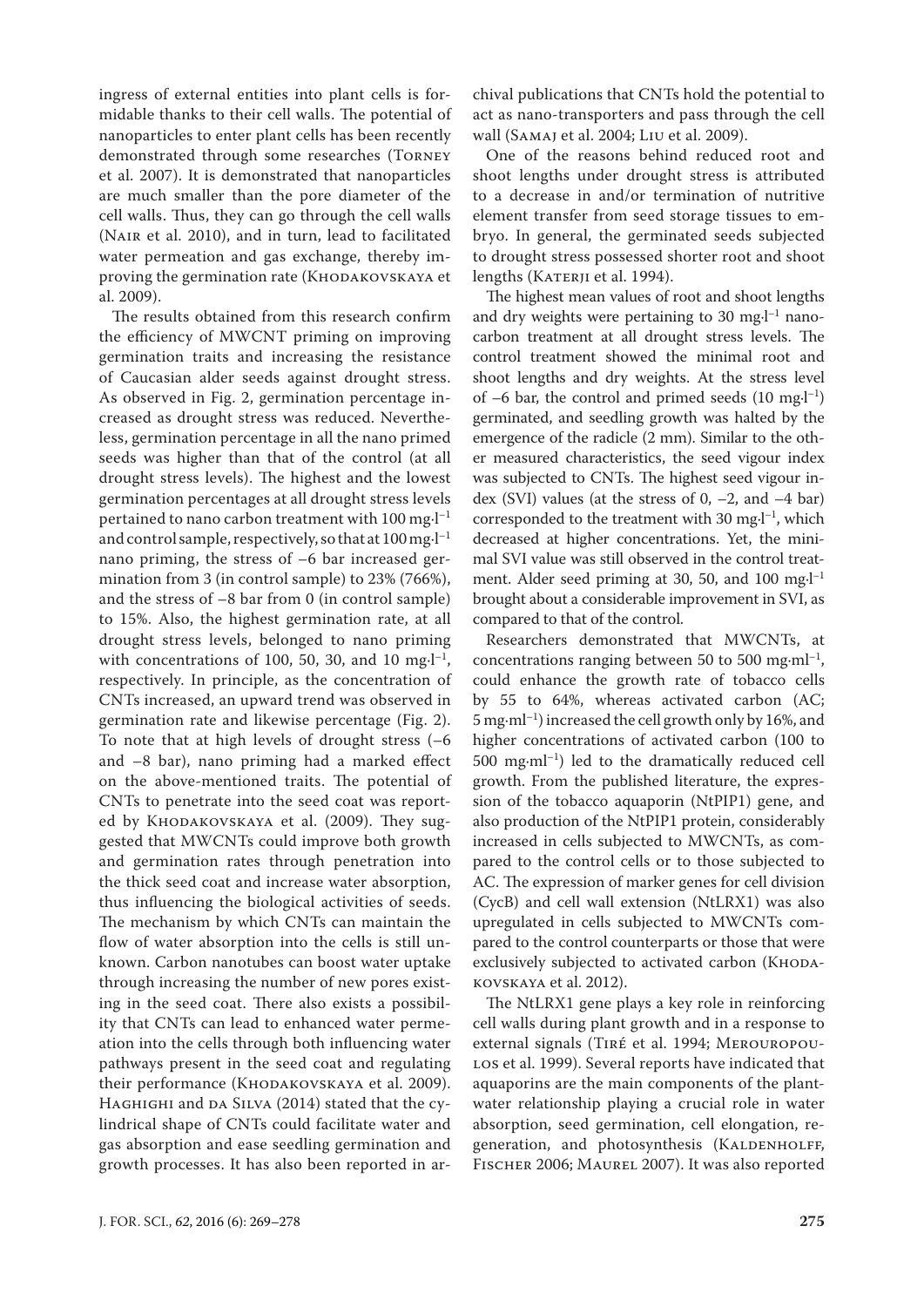that an increase in the aquaporin gene expression of rice embryo could improve seed germination under water stress conditions (Liu et al. 2007).

Wang et al. (2012) studied the effect of MWCNTs (0, 10, 20, 40, 80, and 160  $\mu$ g·ml<sup>-1</sup>) on the physiology and germination of *Triticum aestivum* Linnaeus plants. The obtained results showed that after 7 days of subjecting the seeds to a nanotube culture medium, root growth quickened, and the amount of biomass increased, but no significant difference was reported for the given seed germination rate and shoot length, compared to those of the control. Scanning electron microscopy images showed that MWCNTs could ingress the cell wall and in turn the cytoplasm after absorption by roots. They found out that MWCNTs had the potential to considerably boost root dehydrogenase activity, which in turn led to improved water uptake ability by seedlings. Dehydrogenase activity is a comprehensive evaluation index reflecting the level of metabolic activity and root potential to absorb nutritive elements and water (Taniguchi et al. 2008). The favourable effect of MWCNTs on germination and root growth of plants such as *R*. *sativus*, *B*. *napus*, *L*. *perenne*, *C*. *sativus*, and *Z*. *mays* has also been confirmed (Lin, Xing 2007; Larue et al. 2012). Carbon nanotubes hold varied properties and effects on plant biology, for instance TRIPATHI et al. (2011) revealed that CNTs could improve growth rate in all the organs of *Cicer arietinum* Linnaeus including roots and shoots, and Cañas et al. (2008) reported that single-walled CNTs impeded root elongation in tomato, *Brassica oleracea* Linnaeus, *Daucus carota* Linnaeus, and *Lactuca sativa* Linnaeus during 24 to 48 h, but reduced root length in *C*. *sativus*. The obtained results demonstrated that the effects of CNTs varied depending on the plant species. Yuan et al. (2011) suggested that single-walled CNTs could stimulate the growth of *Arabidopsis* Heynhold plant mesophyll cells at the nano priming concentration of 50  $\mu$ g·ml<sup>-1</sup>. Chai et al. (2013) also stated that the application of CNTs (800 to 2,400 mg·kg–1) reduced the stress resulting from Cd and allowed the recovery of shoot growth, plant height, and water content to their normal level.

## **CONCLUSIONS**

The results obtained from the present research indicated the positive effects of priming with MWCNTs on the improvement of Caucasian alder traits in terms of physiology, germination and tolerance under drought stress conditions. The maximal germination rates (at all drought stress levels) were relative to 50 and 100 mg $\cdot$ l<sup>-1</sup> concentrations, respectively. The seeds nano primed at 30, 50, and 100 mg·l–1 exhibited a marked increase in the seed vigour index, as compared to the control. The root and shoot growth of seedlings was terminated (at the stress level of –8 bar) in all the treatments, except for nanocarbon priming at 100 and 50 mg $-l^{-1}$ . That is, Caucasian alder could germinate at the drought stress level of up to –6 bar without priming treatment, but the growth of control treatment was completely halted at the given level, whereas the seeds primed with CNTs could not only germinate but also grow at the drought stress level of –8 bar.

#### **References**

- Adhikari T., Kundu S., Rao A.S. (2013): Impact of  $\mathrm{SiO}_2$  and Mo nano particles on seed germination of rice (*Oryza sativa* L.). International Journal of Agriculture Food Science & Technology, 4: 809–816.
- Afzal I., Rauf S., Basra S.M.A., Murtaza G. (2008): Halopriming improves vigor, metabolism of reserves and ionic contents in wheat seedlings under salt stress. Plant, Soil and Environment, 54: 382–388.
- Ashraf M., Foolad M.R. (2005): Pre-sowing seed treatment a shotgun approach to improve germination, plant growth, and crop yield under saline and non-saline conditions. Advances in Agronomy, 88: 223–271.
- Baalbaki R.Z., Zurayk R.A., Blelk M.M., Tahouk S.N. (1999): Germination and seedling development of drought tolerant and susceptible wheat under moisture stress. Seed Science and Technology, 27: 291–302.
- Batool A., Ziaf K., Amjad M. (2015): Effect of halo-priming on germination and vigor index of cabbage (*Brassica oleracea* var. *capitata*). Journal of Environmental and Agricultural Sciences, 2: 1–8.
- Benson D.R., Silvester W.B. (1993): Biology of *Frankia* strains, actinomycete symbionts of actinorhizal plants. Microbiological Reviews, 57: 293–319.
- Bradbeer J.W. (1988): Seed Dormancy and Germination. Glasgow, Blackie and Son Ltd.: 146.
- Bradford K.J. (1995): Water relations in seed germination. Seed Development and Germination, 1: 351–396.
- Brancalion P.H.S., Novembre A.D.L.C., Rodrigues R.R., Tay D. (2008): Priming of *Mimosa bimucronata* seeds: A tropical tree species from Brazil. Acta Horticulturae, 782: 163–168.
- Cañas J.E., Long M., Nations S., Vadan R., Dai L., Luo M., Ambikapathi R., Lee E.H., Olszyk D. (2008): Effects of functionalized and nonfunctionalized single-walled carbon nanotubes on root elongation of select crop species. Environmental Toxicology and Chemistry, 27: 1922–1931.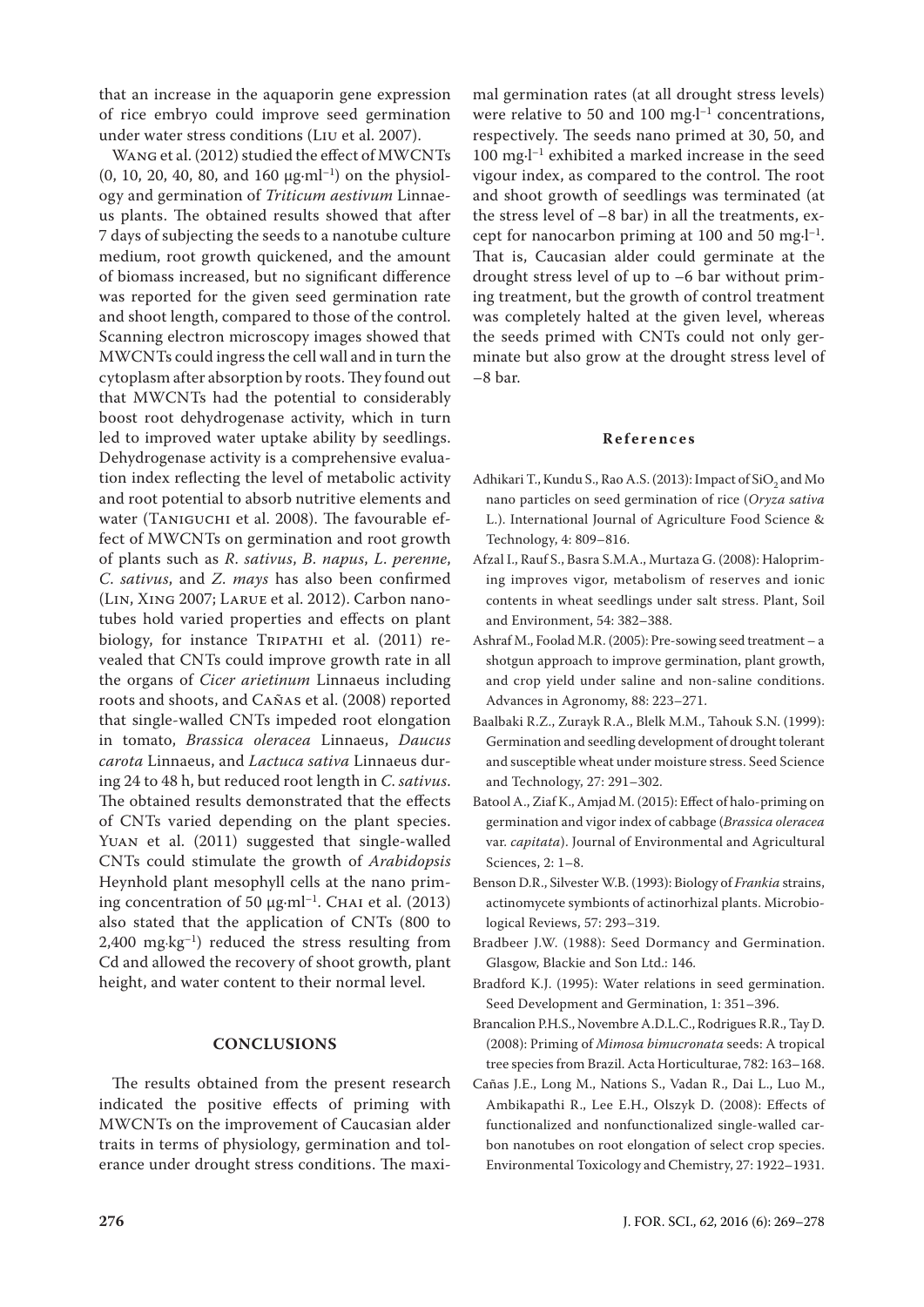- Chai M.W., Shi F.C., Li R.L., Liu L.M., Liu Y., Liu F.C. (2013): Interactive effects of cadmium and carbon nanotubes on the growth and metal accumulation in a halophyte *Spartina alterniflora* (Poaceae). Plant Growth Regulation, 71: 171–179.
- Chen Z., Li J. (2004): Phylogenetics and biogeography of *Alnus* (Betulaceae) inferred from sequences of nuclear ribosomal DNA region. International Journal of Plant Sciences, 165: 325–335.
- Chen Z.D., Manchester S.R., Sun H.Y. (1999): Phylogeny and evolution of the Betulaceae as inferred from DNA sequences, morphology, and paleobotany. American Journal of Botany, 86: 1168–1181.
- Claessens H., Oosterbaan A., Savill P., Rondeux J. (2010): A review of the characteristics of black alder (*Alnus glutinosa* (L.) Gaertn.) and their implications for silvicultural practices. Forestry, 83: 163–175.
- Dehkourdi E.H., Mosavi M. (2013): Effect of anatase nanoparticles (TiO<sub>2</sub>) on parsley seed germination (*Petroselinum crispum*) in vitro. Biological Trace Element Research, 155: 283–286.
- Haghighi M., da Silva J.T. (2014): The effect of carbon nanotubes on the seed germination and seedling growth of four vegetable species. Journal of Crop Science and Biotechnology, 17: 201–208.
- Haghighi M., Pessarakli M. (2013): Influence of silicon and nano-silicon on salinity tolerance of cherry tomatoes (*Solanum lycopersicum* L.) at early growth stage. Scientia Horticulturae, 161: 111–117.
- ISTA (2009): ISTA Handbook on Seedling Evaluation. 3rd Ed. Zurich, International Seed Testing Association: 117.
- Kaldenholff R., Fischer M. (2006): Aquaporins in plants. Acta Physiologica, 187: 169–176.
- Katerji N., van Hoorn J.W., Hamdy A., Karam F., Mastrorilli M. (1994): Effect of salinity on emergence and on water stress and early seedling growth of sunflower and maize. Agricultural Water Management, 26: 81–91.
- Kaya M.D., Okçu G., Atak M., Çıkılı Y., Kolsarıcı Ö. (2006): Seed treatments to overcome salt and drought stress during germination in sunflower (*Helianthus annuus* L.). European Journal of Agronomy, 24: 291–295.
- Khodakovskaya M., Dervishi E., Mahmood M., Xu Y., Li Z., Watanabe F., Biris A.S. (2009): Carbon nanotubes are able to penetrate plant seed coat and dramatically affect seed germination and plant growth. ACS Nano, 3: 3221–3227.
- Khodakovskaya M.V., de Silva K., Biris A.S., Dervishi E., Villagarcia H. (2012): Carbon nanotubes induce growth enhancement of tobacco cells. ACS Nano, 6: 2128–2135.
- Khot L.R., Sankaran S., Maja J.M., Ehsani R., Schuster E.W. (2012): Applications of nanomaterials in agricultural production and crop protection: A review. Crop Protection, 35: 64–70.
- Kulkarni M.G., Street R.A., Staden J.V. (2007): Germination and seedling growth requirements for propagation of

*Diosscorea dregeana* (Kunth) Dur. and Schinz – a tuberous medicinal plant. South African Journal of Botany, 73: 131–137.

- Kumar R., Shamet G.S., Alam N.M., Jana C. (2016): Influence of growing medium and seed size on germination and seedling growth of *Pinus gerardiana* Wall. Compost Science & Utilization, 24: 98–104.
- Larue C., Pinault M., Czarny B., Georgin D., Jaillard D., Bendiab N., Carrière M. (2012): Quantitative evaluation of multi-walled carbon nanotube uptake in wheat and rapeseed. Journal of Hazardous Materials, 227: 155–163.
- Lin D., Xing B. (2007): Phytotoxicity of nanoparticles: Inhibition of seed germination and root growth. Environmental Pollution, 150: 243–250.
- Liu H.Y., Yu X., Cui D.Y., Sun M.H., Sun W.N., Tang Z.C., Su W.A. (2007): The role of water channel proteins and nitric oxide signaling in rice seed germination. Cell Research, 17: 638–649.
- Liu Q., Chen B., Wang Q., Shi X., Xiao Z., Lin J., Fang X. (2009): Carbon nanotubes as molecular transporters for walled plant cells. Nano Letters, 9: 1007–1010.
- Maurel C. (2007): Plant aquaporins: Novel functions and regulation properties. FEBS Letters, 581: 2227–2236.
- Merouropoulos G., Bernett D.C., Shitsat A.H. (1999): The *Arabidopsis* extensin gene is developmentally regulated, is induced by wounding, methyl jasmonate, abscisic and salicylic acid, and codes for a protein with unusual motifs. Planta, 208: 212–219.
- Michel B.E., Kaufmann M.R. (1973): The osmotic potential of polyethylene glycol 6000. Plant Physiology, 51: 914–916.
- Monica R.C., Cremonini R. (2009): Nanoparticles and higher plants. Caryologia, 62: 161–165.
- Nair R., Varghese S.H., Nair B.G., Maekawa T., Yoshida Y., Kumar D.S. (2010): Nanoparticulate material delivery to plants. Plant Science, 179: 154–163.
- Samaj J., Baluska F., Voigt B., Schlicht M., Volkmann D., Menzel D. (2004): Endocytosis, actin cytoskeleton, and signaling. Plant Physiology, 135: 1150–1161.
- Sharma P., Sardana V., Banga S.S. (2013): Salt tolerance of Indian mustard (*Brassica juncea*) at germination and early seedling growth. Environmental and Experimental Botany, 11: 39–46.
- Siddiqui M.H., Al-Whaibi M.H. (2014): Role of nano-SiO<sub>2</sub> in germination of tomato (*Lycopersicum esculentum* seeds Mill.). Saudi Journal of Biological Sciences, 21: 13–17.
- Song J., Fan H., Zhao Y., Jia Y., Du X., Wang B. (2008): Effect of salinity on germination, seedling emergence, seedling growth and ion accumulation of a euhalophyte *Suaeda salsa* in an intertidal zone and on saline inland. Aquatic Botany, 88: 331–337.
- Taniguchi T., Kataoka R., Futai K. (2008): Plant growth and nutrition in pine (*Pinus thunbergii*) seedlings and dehydrogenase and phosphatase activity of ectomycorrhizal root tips inoculated with seven individual ectomycorrhizal